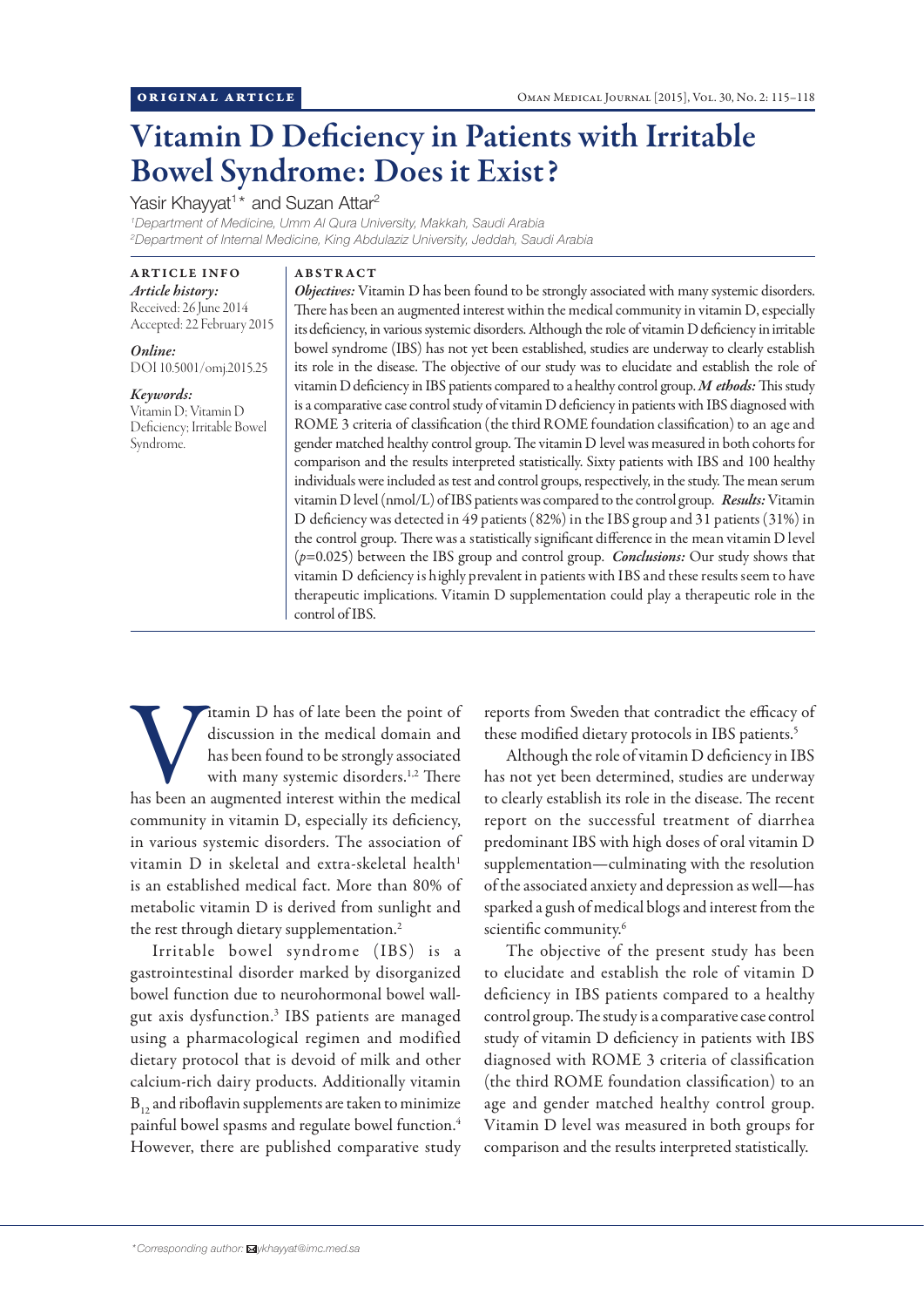| <b>Box 1:</b> Irritable bowel syndrome (ROME 3 |  |
|------------------------------------------------|--|
| Criteria <sup>*</sup> ) for Diagnosis.         |  |

Recurrent abdominal pain or discomfort\*\* at least three days/month in the last three months associated with two or more of the following:

1. Improvement with defecation

2. Onset associated with a change in frequency of stool

3. Onset associated with a change in form (appearance) of stool

*\* Criterion fulfilled for the last three months with symptom onset at least six months prior to diagnosis.*

*\*\*"Discomfort" means an uncomfortable sensation not described as pain.*

## METHODS

This prospective comparative analysis was conducted at the International Medical Centre (IMC), a tertiary centre in Jeddah, Saudi Arabia. Patients presenting to the gastroenterology clinic of the IMC with symptoms of IBS diagnosed by ROME 3 criteria (defined in Box 1) were compared to a healthy control group. The control group were age and gender matched attendants to the general clinic checking their vitamin D level, and were free from symptoms of IBS.

Information pertaining to age and gender were collected from both groups. The serum concentration of vitamin D was measured by 25-hydroxycholecalciferol (25(OH)D) levels utilizing liquid chromatography-tandem mass spectrometry (LC-MSMS) technique (Roche Diagnostics, Germany) in both groups. Vitamin D deficiency for the study was defined as serum 25(OH)D levels less than 50nmol/L as standardized in published research literature.<sup>7</sup>

Statistical analysis was accomplished using SPSS (version 19). Qualitative data were presented in the form of number and percentage values. The quantitative data were presented in the form of mean and standard deviation  $(\pm SD)$  values. Chi-square test was employed as a test of significance for ordinal data. Student's *t*-test and linear correlation (Pearson's coefficient-2-tailed) was utilized to compare the mean vitamin D levels in the control and IBS group with a *p*-value (significance level) less than 0.050.

Informed consent of all the participants was documented and ethical approval was obtained from the institutional review board of the hospital.

## RESULTS

A total of 60 IBS patients and 100 healthy individuals from the control group were included in the study, Table 1: Demographic characteristics of the irritable bowel syndrome (IBS) patients and control group.

|                              | <b>IBS</b><br>$n=60$ | Control<br>$n = 100$ | $p$ -value |
|------------------------------|----------------------|----------------------|------------|
| Age (years) $*$              | $44.2 + 16$          | $47 + 14.55$         | 0.250      |
| Male: Female ratio           | 23:37                | 11:89                | 0.510      |
| 25(OH)D<br>$(nmol/L)^*$      | $21.1 + 12$          | $31.37 + 16.35$      | 0.025      |
| Deficiency<br>$<$ 50nmol/L** | 49(81.67)            | 31(31)               |            |
| $1.072 \times 2.01$          |                      |                      |            |

*\* mean*±*SD; \*\* n(%)*

which took place over a period of three months. The study population was mostly female (79%) with a mean age of 42±5 years. The mean serum level of  $25(OH)D$  in IBS patients was  $21\pm12$  nmol/L compared to the matched control of 31±16 nmol/L. There was a statistically significant difference in the mean 25(OH)D level between the IBS and control groups (*p*=0.025) [Table 1].

Vitamin D deficiency was detected in 49 of the 60 patients (82%) in the IBS group and 31 of the 100 patients (31%) in the control group. A positive Pearson's correlation coefficient (r=0.264, *p*=0.001) was found to exist between age and serum 25(OH)D levels indicating a proportionality of 25(OH)D levels to age. Scatter plotting showed a linear relationship between age and vitamin D levels. Gender had no significant effect on vitamin D levels. Vitamin D supplementation in terms of consumption over the study period was excluded in both groups due to poor recollection response.

## DISCUSSION

The study revealed three statistically significant results. Firstly, the mean serum level of 25(OH)D in IBS patients was  $21\pm12$  nmol/L compared to the control group  $31\pm16$  nmol/L. Secondly the frequency of vitamin D deficiency was found to be high in the IBS group (82%) and thirdly, a significant positive correlation between age and vitamin D level was found.

In this context, it is worth mentioning that bone loss associated with vitamin D has been an observed in numerous abnormal abdominal conditions such as celiac disease, inflammatory bowel disease, and postgastrectomy cases. Given the fact that the areas of the gut involved in vitamin  $D$  absorption<sup>8</sup> is centered predominantly in the ileum (70–80%), with most of the vitamin D receptors and regulatory mechanisms

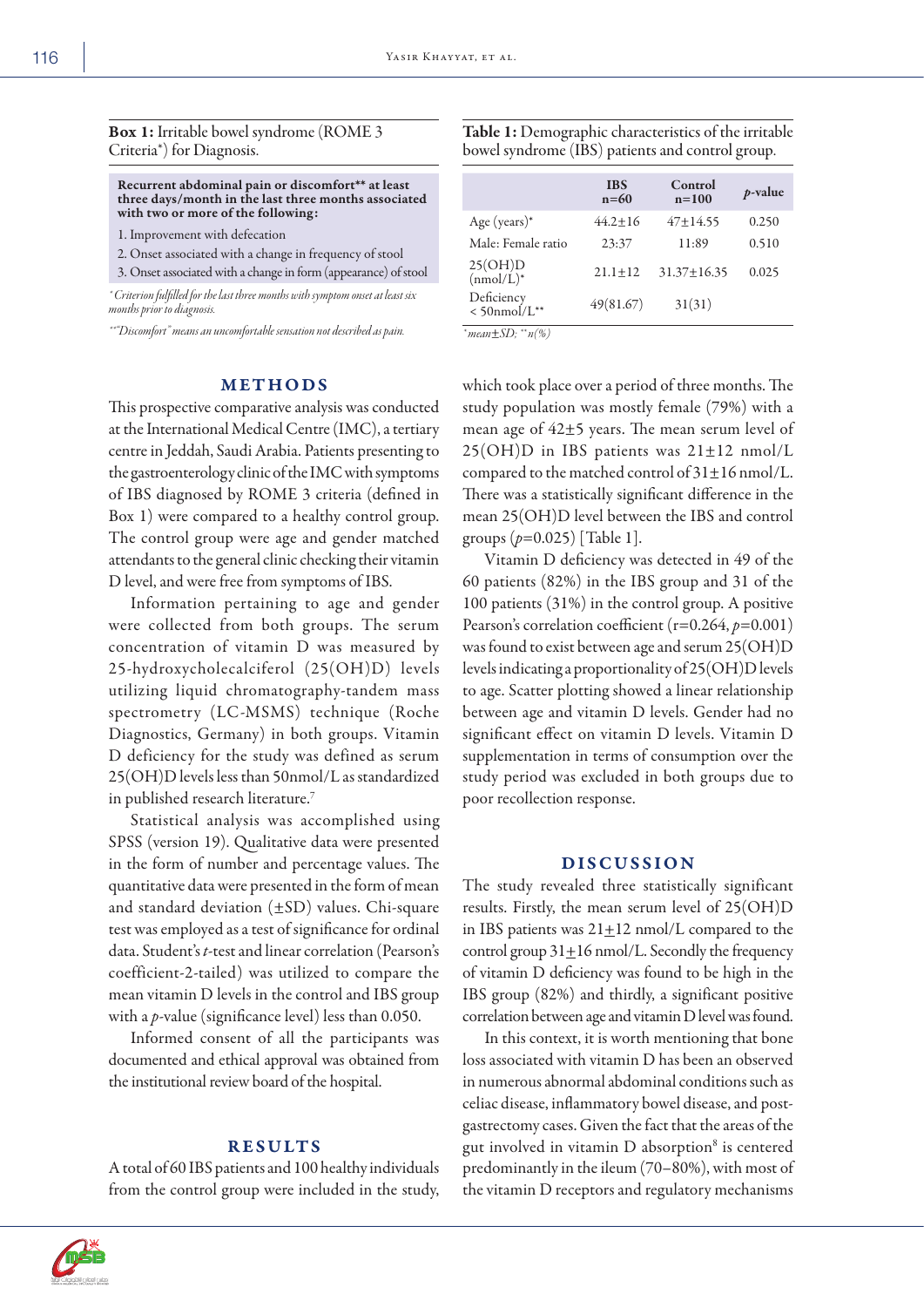in the cecum and colon regions,<sup>9,10</sup> the importance of vitamin D deficiency needs to be addressed seriously in IBS patients as well.

This can be substantiated by recent published studies showing that alterations in the vitamin D mechanisms in the receptor cells could cause altered cellular growth and promote adenoma and carcinoma in vitro.<sup>11</sup> Furthermore, it has also been observed that immune activation was part of this oncogenesis process in such cases with elevated levels of cytokines such as tumour necrosis factor (TNF- $\alpha$ ) and interleukins (IL-1β and IL-6).12 It should also be acknowledged that the gut, rich in micro flora, acts as an excellent region for activation of an immune response, promoting the effect of type-1 helper T cells and thus, maintaining hemostasis.13 In this context, it has to be acknowledged that vitamin D inhibits T-cell proliferation and thus is capable of inhibiting the immune response.<sup>1</sup>

From such a point of view, the link between IBS and vitamin D deficiency can be theoretically established to the alterations in the immune response. It is no doubt a questionable fact whether vitamin D deficiency could be taken into account as a causative factor relating to the pathogenic aetiology in the development of IBS as in the case of vitamin deficiency induced fibromyalgia cases.14 The present study has shown significant difference in the mean level of vitamin D in the IBS group compared to control. It is worth mentioning that the authors see no published clinical study that looks into the pathological explanation of such an association.

Attention needs to be drawn into the psycho-social behavioral patterns of these IBS patients who often tend to avoid food items like fortified milk, which are rich in vitamin D and calcium, leading us to the conclusion that an altered vitamin D absorption mechanism could be an underlying reason for such observed social behaviours.<sup>15</sup> The case report by Sprake et al<sup>8</sup> has shown a probable treatment response associated with active diarrhea symptoms of IBS.

Thus, if the immune response alteration observed in IBS is a major contributory response and it could be proved experimentally that vitamin D suppresses immune function response by type-1 helper T cells and potentiates the function of natural killer cells,<sup>16</sup> it would be a breakthrough study in this grey area of gastrointestinal research. Interestingly, similar medical conditions such as inflammatory bowel disease that have been extensively studied with reference to vitamin D replacement showed no improvement of its clinical

exacerbations.17 Although vitamin D deficiency has an established link with poor exposure to sunlight, there has been no significant difference between male and female population with reference to vitamin D levels in this study. However, advancing age has been found to have a positive correlation with vitamin D deficiency. This could be attributed to the fact that the middle aged tend to be more cognizant of their dietary habits and take over-the- counter vitamin supplements. This, in fact, has been substantiated by the CHMS (Canadian Health Measures Survey) Cycle 2 data for the period from August 2009 to November 2011.<sup>18</sup> This study is limited by the fact that vitamin D balance is dependent on numerous physiological and social factors like exposure to sunlight, physical activity, and dietary habits that serve as the determinants of serum vitamin D levels.

Though these factors, in fact, contribute to the actual measured vitamin D levels, they are not accurately quantifiable elements to be included in the study and acquiescent to recall bias. Additionally, the geographic region where the study has been conducted is hot throughout the year and hence, the population most often are in cultural attires that minimize their physical exposure to sunlight. Thus, patient responses to interventions using supplemental vitamin D to treat IBS should rely more on improvement of the symptoms.

# **CONCLUSION**

With an enhanced attention on the role of vitamin D deficiency in the pathogenesis of several chronic illnesses, deficiency of vitamin D in IBS has recently caught the interest of medical professionals. There have been numerous attempts of therapeutic application of vitamin D to improve IBS symptoms. More research is needed to establish the therapeutic role of vitamin D in the management of IBS patients and deficiency should be addressed in the diagnosis and the treatment of the condition. Vitamin D supplementation should be considered as a part of the therapeutic protocol in patients with IBS henceforth. Further research to determine a quantifiable amount of vitamin D supplementation is needed to establish the optimal dose response effect.

#### *Disclosure*

The authors declared no conflicts of interest. No funding was received for this study.